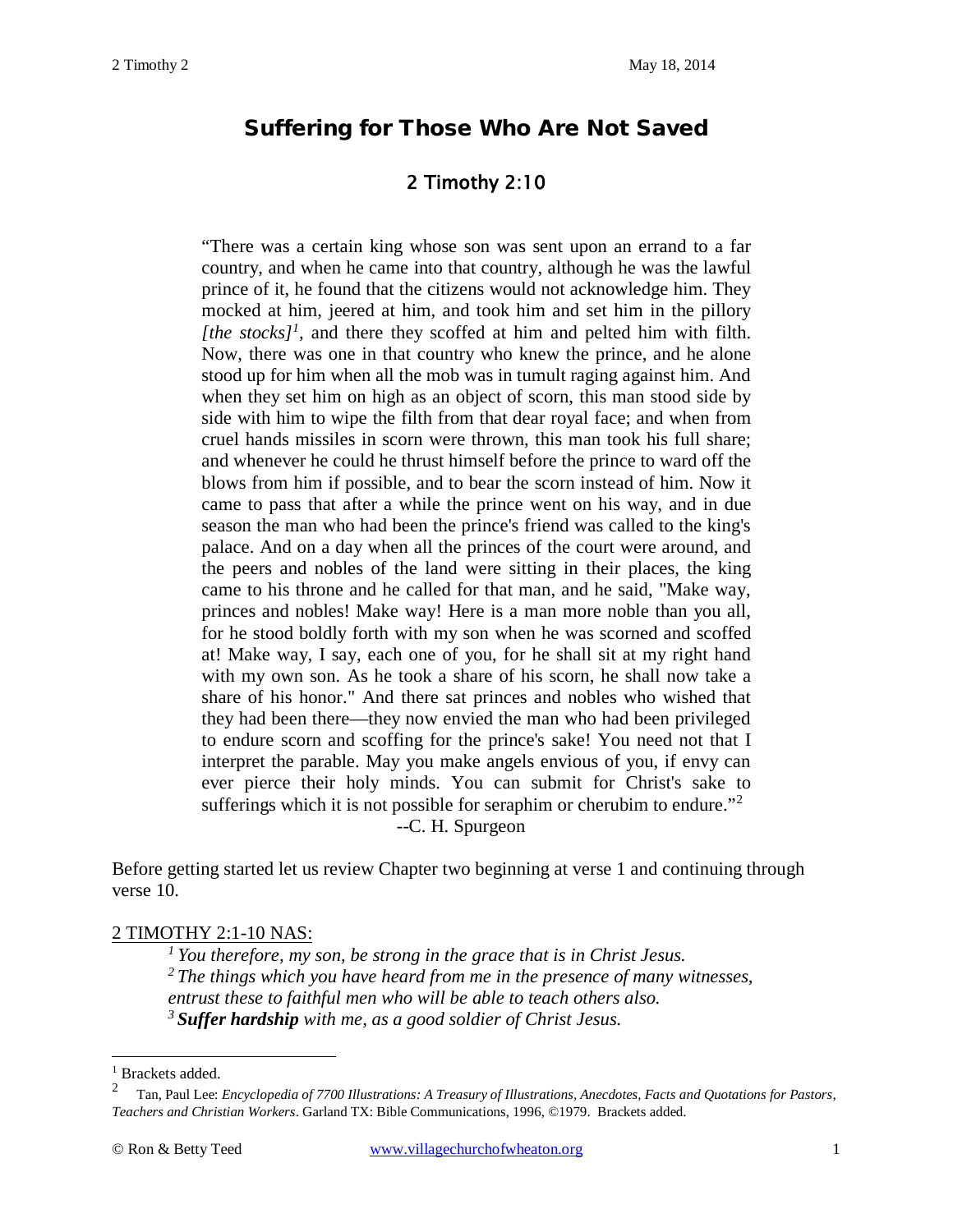*4 No soldier in active service entangles himself in the affairs of everyday life, so that he may please the one who enlisted him as a soldier.* 

*5 Also if anyone competes as an athlete, he does not win the prize unless he competes according to the rules.* 

*6 The hard-working farmer ought to be the first to receive his share of the crops. 7 Consider what I say, for the Lord will give you understanding in everything.* 

*<sup>8</sup>*Remember Jesus Christ*, risen from the dead, descendant of David, according to my gospel,* 

*9 for which I suffer hardship even to imprisonment as a criminal; but the word of God is not imprisoned.* 

*10 For this reason I endure all things for the sake of* those who are chosen<sup>1</sup>, so that they also may obtain the salvation which is in Christ *Jesus and with it eternal glory.*

Paul is suffering as a bound criminal in prison and yet he says he *bravely endures, remains and holds out under every kind of condition, and perseveres under suffering because the Word of God will never be silenced."* Because the Word of God is not bound, Paul is willing to endure all kinds of suffering. He knows God's message will reach those to whom Paul delivers it, either by the written word as he is doing here with Timothy, or by those with whom he speaks while in prison.

 Then, after hearing the truth about salvation and eternal life, the Holy Spirit of God will wait for individuals to receive and believe the Gospel. For those who do believe and confess their sin, the Holy Spirit will by the grace of God grant those folks forgiveness, salvation, and eternal life in Heaven. But remember this confession of sin and faith in Christ must be sincere. If you do not really believe it, salvation will not take place and the Holy Spirit will not become

"The elect" or *"those who are chosen"* are not, as Calvin taught, a fixed number of people whose names were written on a list before God even created Adam or Eve, to whom God would grant salvation and eternal life in Heaven. The people who were not on that list were destined for Hell according to those who believe in predestination. That would fly in the face of everything we know God to be, and that He reveals about Himself throughout Scripture. Do you think Christ would reveal in 2 Peter 3:9 that He desired for everyone to be saved, and then turn around and save only a predetermined few?

God is not a deceiver. That is Satan's way of doing business. If God says He wants everyone to be saved, then He is somehow going to make it possible for everyone to be saved. Notice we are not saying that everyone will be saved. Unfortunately there are going to be plenty of foolish people who refuse the gift.

Remember, *"God is love."* There can simply be no place in Heaven for anyone who does not love God and who has refused His free gift of salvation.

Ī

j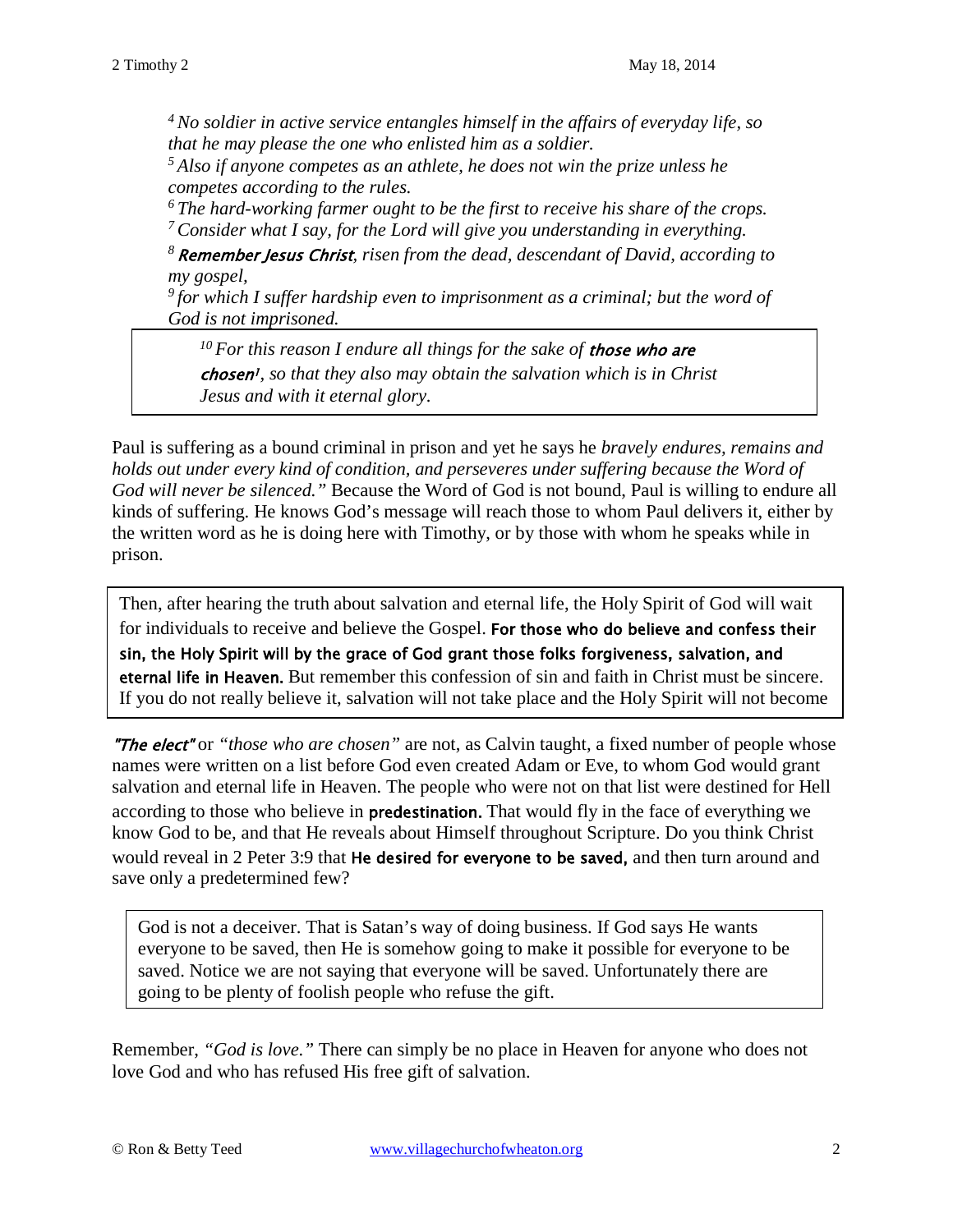"Both Christians and unbelievers alike receive the kindness of God leading them away from destruction,"[3](#page-2-0) but all of them must make their calling and election sure (2 [Peter 1:10\)](http://www.crossbooks.com/verse.asp?ref=2Pe+1%3A10). They must exercise their free choice to accept or reject what God is offering. Without this free choice how could a person express a true faith? If there was no free choice then the doctrine of predestination might have some validity. God would just stand there and say, *"You five people are going to love Me, so get on into Heaven and love and worship me always. Then He would say, "The two of you were designed and made by the plan of God just like these five before you, but I didn't include you on the '*saved' *list, so get out of my sight. The elevator to Hell is just over there."*

We hold to the conclusion that the **Doctrine of Predestination** has been misinterpreted and some interpreters may have had the best of intentions to honor the Lord by believing this doctrine, but we cannot see where it stands up to a complete understanding of Scripture as an entire work.

God's character can be found throughout Scripture. For example, Exodus 34:5-7 (NLT):

<sup>5</sup> Then the LORD came down in a cloud and stood there with him [Moses]<sup>[4](#page-2-1)</sup>; and he *called out his own name, Yahweh.* 

*6 The LORD passed in front of Moses, calling out, "Yahweh! The LORD! The God of compassion and mercy! I am slow to anger and filled with unfailing love and faithfulness.* 

*7 I lavish unfailing love to a thousand generations.* I forgive iniquity, rebellion, and sin. But I do not excuse the guilty*.*

#### 2 Peter 1:1-15 NAS:

*1 Simon Peter, a bond-servant and apostle of Jesus Christ, To those who have received a faith of the same kind as ours, by the righteousness of our God and Savior, Jesus Christ:* 

*<sup>2</sup> Grace and peace be multiplied to you in the knowledge of God and of Jesus our Lord;* 

*3 seeing that His divine power has granted to us everything pertaining to life and godliness, through the true knowledge of* Him who called us *by His own glory and excellence.* 

*4 For by these* He has granted to us His precious and magnificent promises, so that by them you may become partakers of the divine nature*, having escaped the corruption that is in the world by lust.* 

Let us also read verses three and four from *The New Living Translation* for a little further clarification of Paul's meaning.

#### 2 Peter 1:3-4 NLT:

*3 By his divine power, God has given us everything we need for living a godly life. We have received all of this by coming to know him, the one who called us to* 

<span id="page-2-0"></span><sup>3</sup> Hughes, Robert B. ; Laney, J. Carl ; Hughes, Robert B.: *Tyndale Concise Bible Commentary.* Wheaton, Ill. : Tyndale House Publishers, 2001 (The Tyndale Reference Library), S. 700. See also Romans 2:4 and Matthew 5:45.

<span id="page-2-1"></span><sup>4</sup> Brackets added.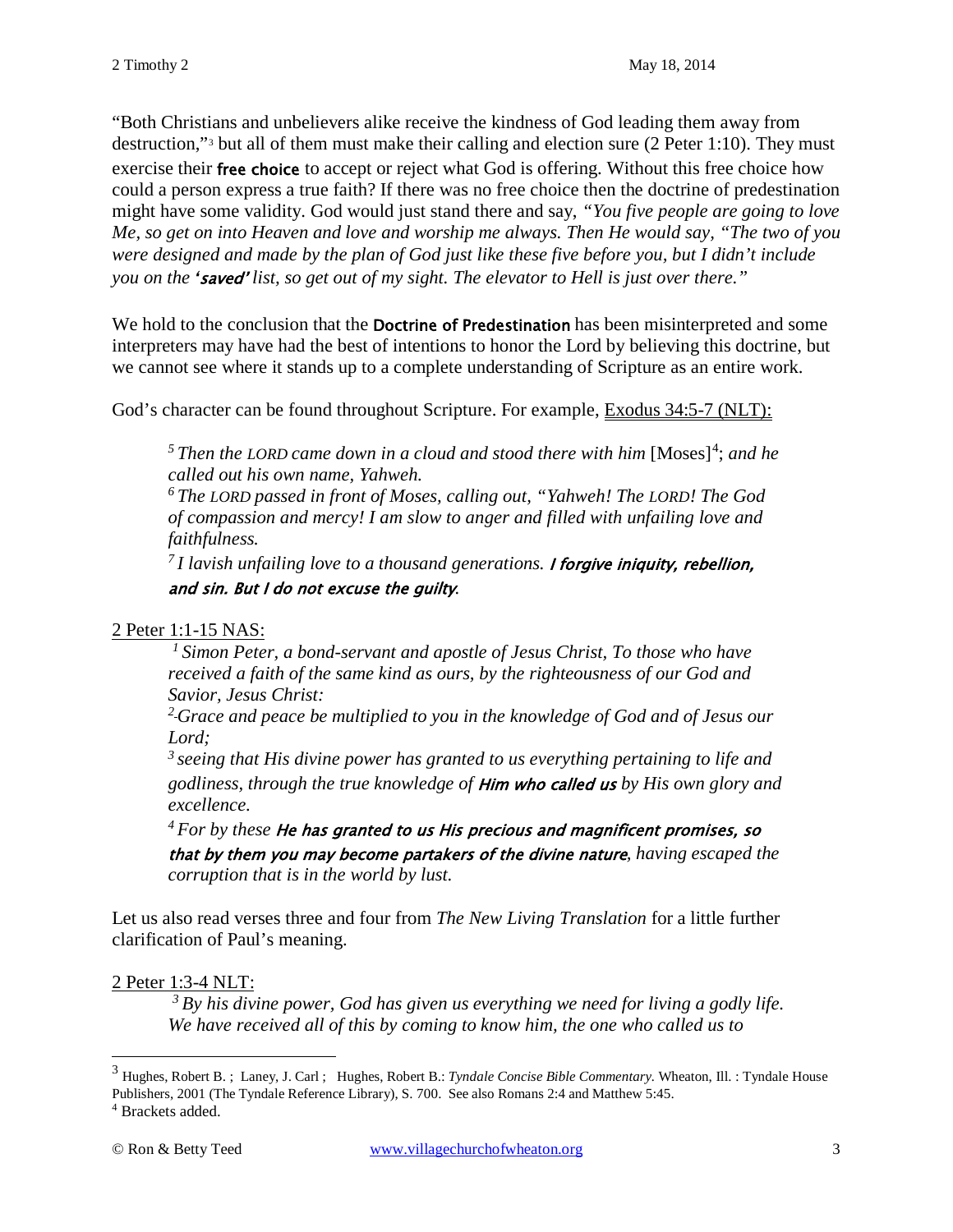*himself by means of his marvelous glory and excellence.* 

*4 And because of his glory and excellence, he has given us great and precious promises. These are the promises that enable you to share his divine nature and escape the world's corruption caused by human desires.* 

Now we can return to the NAS translation: 2 Peter 1: 5-15:

*5 Now for this very reason also, applying all diligence, in your faith supply moral excellence, and in your moral excellence, knowledge,* 

*6 and in your knowledge, self-control, and in your self-control, perseverance, and in your perseverance, godliness,* 

*7 and in your godliness, brotherly kindness, and in your brotherly kindness, love. 8 For if these qualities are yours and are increasing, they render you neither* 

*useless nor unfruitful in the true knowledge of our Lord Jesus Christ.* 

*9 For he who lacks these qualities is blind or short-sighted, having forgotten his purification from his former sins.* 

<sup>10</sup> Therefore, brethren, be all the more diligent to make certain about His **calling** and choosing you*; for as long as you practice these things, you will never stumble;* 

*11 for in this way the entrance into the eternal kingdom of our Lord and Savior Jesus Christ will be abundantly supplied to you.* 

*12 Therefore, I will always be ready to remind you of these things, even though you already know them, and have been established in the truth which is present with you.* 

*13 I consider it right, as long as I am in this earthly dwelling, to stir you up by way of reminder,* 

*14 knowing that the laying aside of my earthly dwelling is imminent, as also our Lord Jesus Christ has made clear to me.* 

*15 And I will also be diligent that at any time after my departure you will be able to call these things to mind.*

R.C. H. Lenski has this to say:

"'The entire Holy Trinity, God the Father, Son, and Holy Ghost, directs all men to Christ, as the Book of Life, in whom they should seek the eternal election of the Father.' 'They should hear Christ, who is the Book of Life and God's eternal election of all God's children to eternal life: He

testifies to all men without distinction that it is God's will 'that **all men** should come to him,' who labor and are heavy laden with sin, in order that he may give them rest and save them.[5](#page-3-0)

<span id="page-3-0"></span><sup>5</sup> R. C. H. Lenski, *Lenski New Testament Commentary – The Interpretation of St. Paul's Epistles to the Colossians, to the Thessalonians, to Timothy, to Titus and to Philemon*, (Minneapolis, MN: Augsburg Publishing House, 1964), WORD*search* CROSS e-book, 785-792.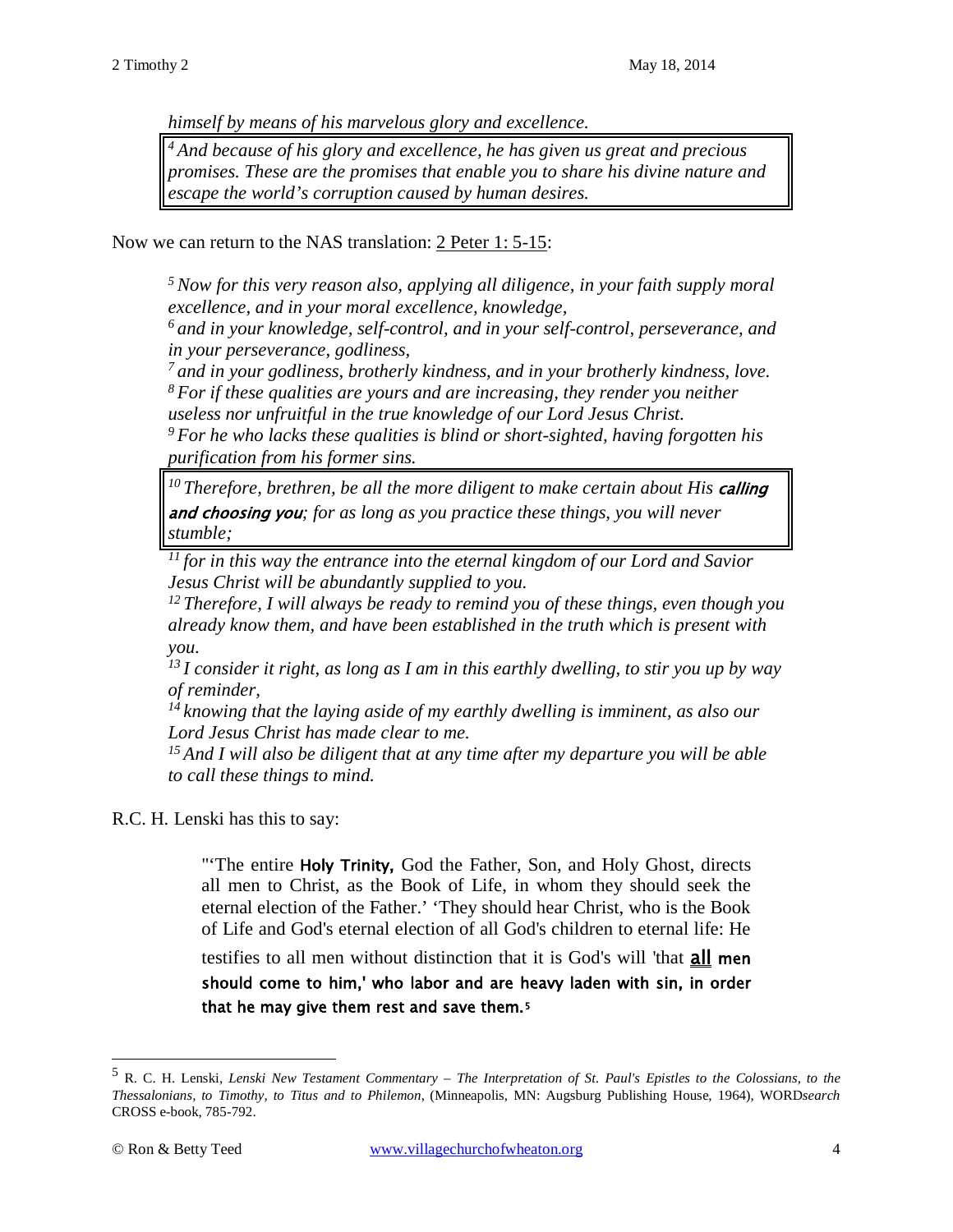#### Matthew 11:28 NLT:

*28 Then Jesus said, "Come to me,* all of you *who are weary and carry heavy burdens, and I will give you rest.* 

Lenski also encourages us to consider the subject of election (or predestination) in connection with the thoughts in 2 Thessalonians 2:13-14 NAS.<sup>[6](#page-4-0)</sup>

> *13 But we should always give thanks to God for you, brethren beloved by the Lord, because* God has chosen you from the beginning for salvation through sanctification by the Spirit and faith in the truth.

> *14 It was for this* He called you through our gospel, *that you may gain the glory of our Lord Jesus Christ.*

The Greek word translated *"from the beginning"* also has the sense of *"the firstfruits."* That suggests that the word does not necessarily mean "*from the beginning of time"* but rather it suggests that it is speaking of "*the first who would believe."* Again for clarification let us look at *The New Living Translation.[7](#page-4-1)*

2 Thessalonians 2:13-14 NLT:

*13 As for us, we can't help but thank God for you, dear brothers and sisters loved by the Lord. We are always thankful that God chose you to be among the first to experience salvation—*a salvation that came through the Spirit

who makes you holy *and* through your belief in the truth.

<sup>14</sup>He called you to salvation when we told you the Good News; *now you can share in the glory of our Lord Jesus Christ.*

God's call to salvation came through the Gospel message to everyone, and They had to hear it **before they could believe.** Back in chapter one of 2 Timothy, Paul wrote this:

## 2 TIMOTHY 1:9-10 NLT:

*9 For God saved us and called us to live a holy life. He did this, not because we deserved it, but because that was his plan from before the beginning of time—to show us his grace through Christ Jesus.*

*10 And now he has made all of this plain to us by the appearing of Christ Jesus, our Savior. He broke the power of death and illuminated the way to life and immortality through the Good News.*

## Romans 10:17 NAS:

*17 So faith comes from hearing, and hearing by the word of Christ.* 

<span id="page-4-0"></span> $6$  Ibid.

<span id="page-4-1"></span> $<sup>7</sup>$  Ibid.</sup>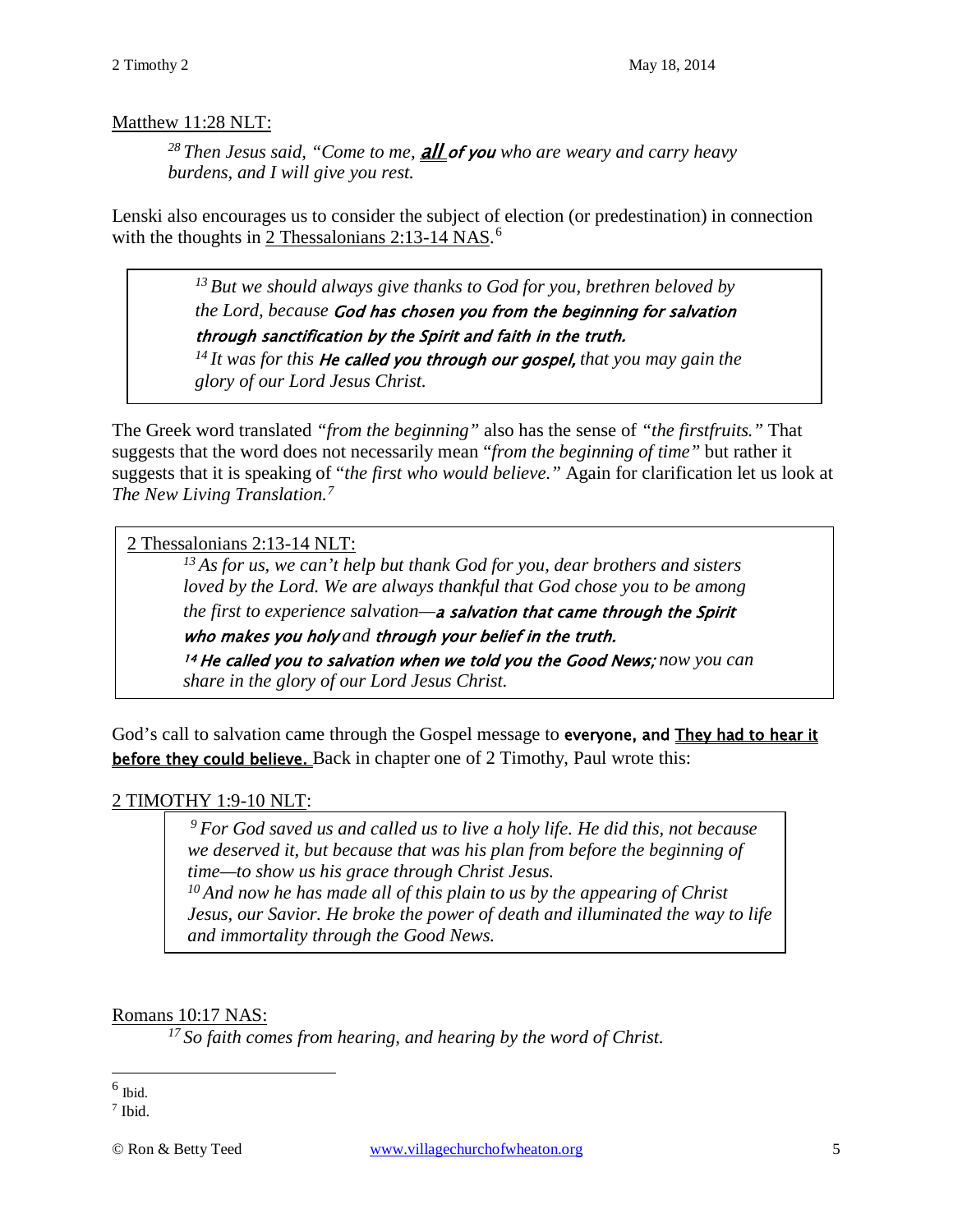John 3:16 is considered to be the most quoted verse in the Bible. Let us look at it and some verses surrounding it.

### John 3:14-21 NLT:

*14 The Son of Man must be lifted up,* 

*15 so that* everyone who believes *in him will have eternal life.* 

*16 "For God loved the world so much that he gave his one and only Son, so that*  everyone who believes *in him will not perish but have eternal life.* 

<sup>17</sup> God sent his Son into the world not to judge the world, but **to save the world** *through him.* 

*18 "There is* no judgment against anyone who believes in him*. But* anyone who does not believe *in him has already been* judged for not believing *in God's one and only Son.* 

<sup>19</sup> And the **judgment is based on** this fact: God's light came into the world, but *people loved the darkness more than the light, for their actions were evil. 20 All who do evil hate the light and refuse to go near it for fear their sins will be exposed.* 

*21 But those who do what is right come to the light so others can see that they are doing what God wants."* 

Does this passage sound like God made His decision prior to creation and that no matter what you do He is going to see to it that your chances of getting to Heaven are nonexistent? Of course not!

Now keeping all this in mind, please turn in your Bibles to Luke 14, beginning at verse 15. God chooses people to be saved the same way that He chose Israel to be His special people.

## Luke 14:15-24 (NASB):

*15 When one of those who were reclining at the table with Him heard this, he said to Him, "Blessed is everyone who will eat bread in the kingdom of God!"*  <sup>16</sup> But He [Jesus]<sup>[8](#page-5-0)</sup> said to him, "A man was giving a big dinner, and he invited *many;* 

*17 and at the dinner hour he sent his slave to say to those who had been invited, 'Come; for everything is ready now.'* 

*18 "But they all alike began to make excuses. The first one said to him, 'I have bought a piece of land and I need to go out and look at it; please consider me excused.'* 

*19 "Another one said, 'I have bought five yoke of oxen, and I am going to try them out; please consider me excused.'* 

*20 "Another one said, 'I have married a wife, and for that reason I cannot come.' <sup>21</sup> "And the slave came back and reported this to his master. Then the head of the household became angry and said to his slave, 'Go out at once into the streets and lanes of the city and* bring in here the poor and crippled and blind and lame.'

<span id="page-5-0"></span><sup>8</sup> Brackets added